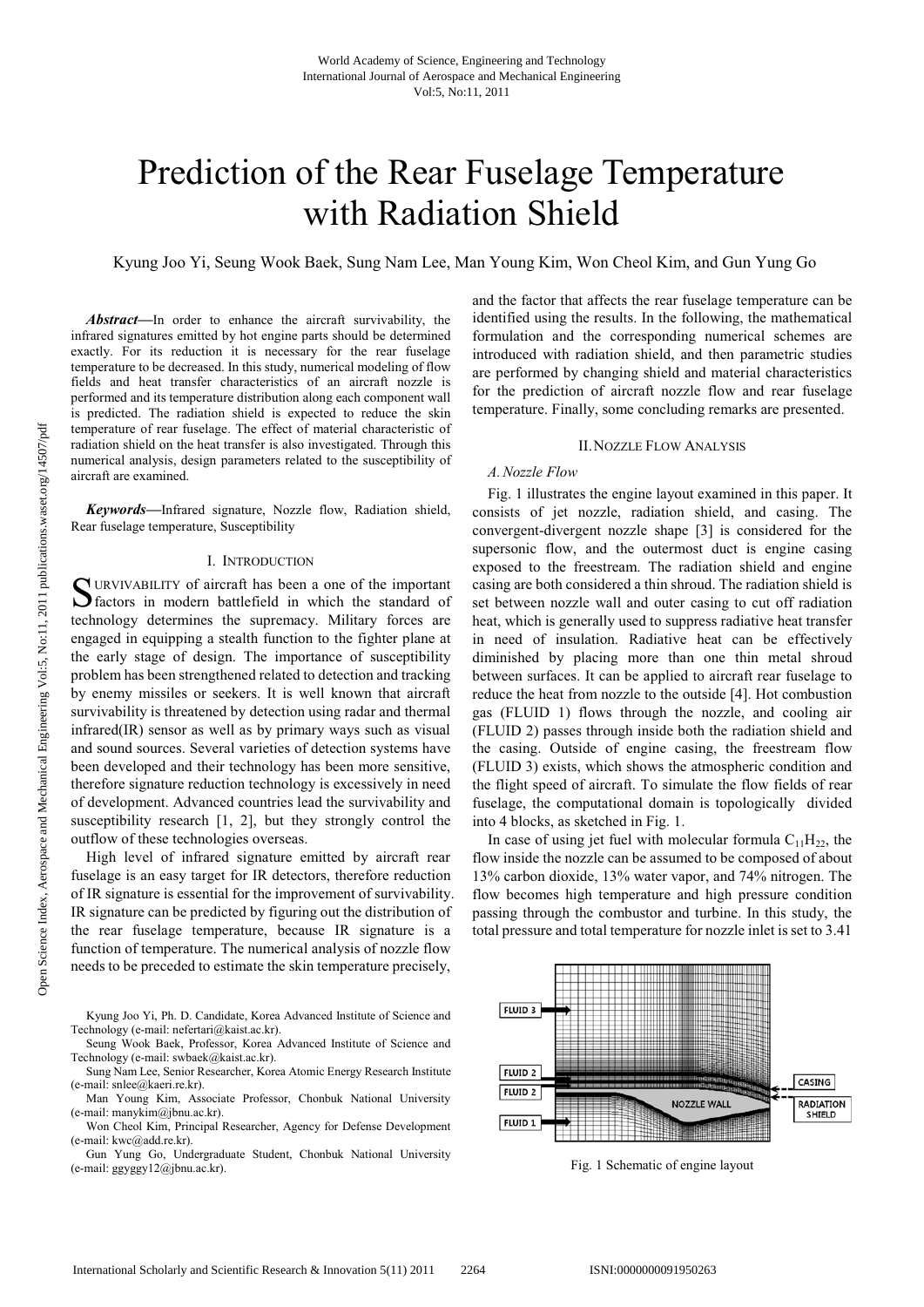atm and 2000 K, respectively. The freestream mach number is assumed to be 2.05. The condition of each flow field is as follows:

FLUID 1: 
$$
P_T = 3.41 \text{ atm}, T_T = 2000 \text{ K}
$$
  
FLUID 2:  $P = 1 \text{ atm}, T = 300 \text{ K}, M = 0.3$   
FLUID 3:  $P = 1 \text{ atm}, T = 300 \text{ K}, M = 2.05$ 

#### *B. Boundary Condition*

In order to predict the nozzle wall temperature precisely, heat transfer between gas and nozzle wall and heat conduction in a solid wall should be analyzed simultaneously. At the wall surface, heat is transferred by conduction and radiation and the heat balance can be described by following equation:

$$
q_{c,g} + q_{r,g} = q_{c,s} \tag{1}
$$

As the radiation shield and outer casing are both considered as a thin shroud, heat transfer by the inner and outer flow field should be balanced on each wall. Therefore, the boundary condition for each wall can be defined as

Nozzle inside wall:  $q_{c,F1} + q_{r,F1} = q_{c,wall}$ Nozzle outside wall :  $q_{c,F2} + q_{r,F2} = q_{c,wall}$ Radiation shield:  $q_{inc,F2} + q_{in,r,F2} = q_{out,c,F2} + q_{out,r,F2}$ Casing:  $q_{c,F2} + q_{r,F2} = q_{c,F3} + q_{r,F3}$ 

where FLUID 2 flows on both the inner and outer side of the radiation shield. Heat transfer from the inner side to the wall is written by  $q_{in}$  and one from the outer side to the wall is written by  $q_{out}$  to avoid confusion.

### III. NUMERICAL FORMULATION

A numerical simulation was modeled to predict the skin temperature of aircraft rear fuselage. To analyze the nozzle flow field, the preconditioned Navier-Stokes scheme is employed to be applicable to flows at all mach numbers. To calculate the inviscid flux, the AUSM<sup>+</sup>-up scheme is adopted.

#### *A. Preconditioning Algorithm*

Inside the nozzle, the subsonic and supersonic flows coexist and the convergence is decreased due to the difference of compressibility. The preconditioning scheme is applied to solve effectively both incompressible and compressible area and in this paper, the preconditioning matrix defined by Weiss and Smith [5] was taken. The preconditioned two-dimensional axisymmetric Navier-Stokes equations with pressure, velocity, and temperature  $(p, u, v, T)$  as primitive variables are expressed as

$$
\Gamma \frac{\partial Q_v}{\partial t} + \frac{\partial (E - E_v)}{\partial x} + \frac{\partial (F - F_v)}{\partial y} = H_s \tag{2}
$$

where  $\Gamma$  is the preconditioning matrix,  $Q_v$  is the vector of primitive variables, E and F are the inviscid fluxes,  $E_v$  and  $F_v$ are the viscous fluxes, and  $H_s$  is an axisymmetric vector.  $\Gamma$  is defined as

$$
\Gamma = \begin{pmatrix}\n\theta & 0 & 0 & \rho_T & 0 & 0 & 0 \\
\theta u & \rho & 0 & \rho_T u & 0 & 0 & 0 \\
\theta v & 0 & \rho & \rho_T v & 0 & 0 & 0 \\
\theta H - 1 & \rho u & \rho v & \rho_T H + \rho C_p & 0 & 0 & 0 \\
\theta \kappa & 0 & 0 & \rho_T \kappa & \rho & 0 & 0 \\
\theta \omega & 0 & 0 & \rho_T \omega & 0 & \rho & 0 \\
\theta V_i & 0 & 0 & \rho_T Y_i & 0 & 0 & \rho\n\end{pmatrix} (2a)
$$

where,

$$
\theta = \frac{1}{\theta} - \frac{1}{a^2} + \frac{1}{RT}
$$
 (2b)

$$
\theta = \min[a, \max(V, V_{free} \times 0.5)]^2
$$
 (2c)

# *B. AUSM+ -up Scheme*

AUSM<sup>+</sup> -up scheme, one of the modified AUSM-family (Advection Upstream Splitting Method) schemes, is applied to approximate the inviscid fluxes in the Navier-Stokes equations. AUSM scheme has the advantage to provide a crisp resolution of strong shocks and accurate results for boundary layers, and AUSM<sup>+</sup> -up scheme has been developed by Liou [6] to be reliable over the entire speed regimes.

$$
E, F = \dot{m}_{1/2} \begin{cases} \vec{\phi}_L \\ \vec{\phi}_R \end{cases} + P_{1/2} \tag{3}
$$

where,

$$
\vec{\phi} = (1, u, v, H)^T \tag{3a}
$$

$$
\dot{m}_{1/2} = u_{1/2} \rho_{1/2} = a_{1/2} M_{1/2} \begin{cases} \rho_L & \text{if } u_{1/2} > 0 \\ \rho_R & \text{otherwise} \end{cases}
$$
 (3b)

$$
M_{1/2} = M_{(4)}^+(M_L) + M_{(4)}^-(M_R) + M_p \tag{3c}
$$

$$
P_{1/2} = P_{(5)}^+(M_L)P_L + P_{(5)}^-(M_R)P_R + P_u \tag{3d}
$$

### IV. RESULTS AND DISCUSSION

We have developed the nozzle thermal flow analysis code based on numerical techniques explained previously, which was verified by comparing with the experimental data in the previous work [7], therefore, it is not repeated here.

The condition of each flow field was described in section  $\Pi$ . Multi-block grid system is adopted and the freestream region extends out from the outermost duct to about 3 radii in the radial direction. Here, the heat conductivity of nozzle wall is set

## to 20 W/(m·K).

Fig. 2 shows the resulting Mach number distribution. As the gas flows through the nozzle, the flow is accelerated and becomes supersonic. As illustrated in Fig. 2, at the throat, the flow near the nozzle wall has a higher Mach number than near the centerline. This is because pressure expansion passing through the throat region occurs rapidly near the wall than nozzle axis. At the freestream domain, it can be seen that an expansion wave is created along the nozzle wall shape and the Mach number increases as the pressure decreases.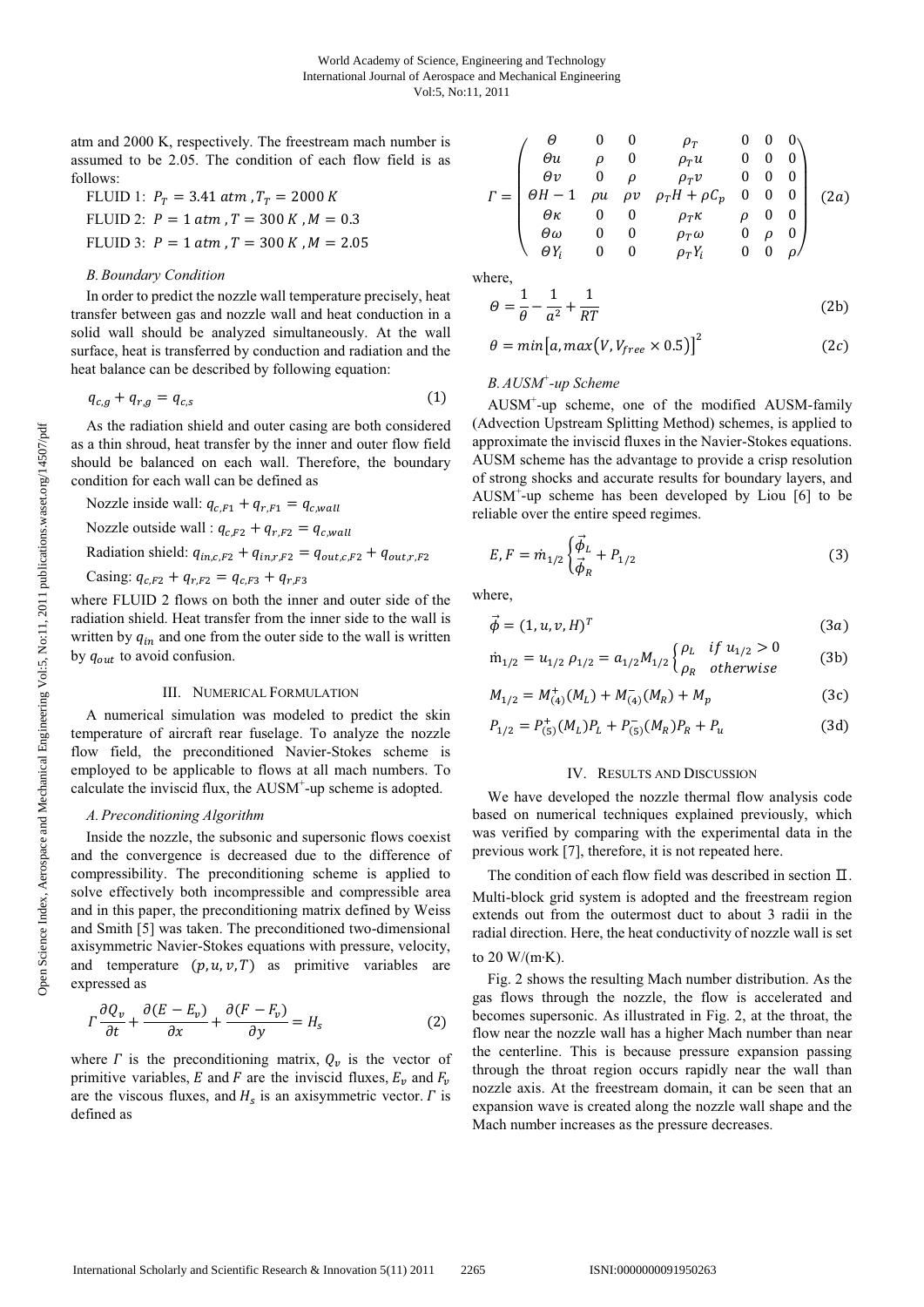## *A. Effect of the Radiation Shield*

The temperature profile of each wall is described in Fig. 3. First of all, for the case of without radiation shield, which is depicted in solid line, as the hot combustion gas enters the nozzle inlet, the heat is transferred outward and the temperature of nozzle outside wall and outer casing increases. When the flow accelerates inside the nozzle the pressure and temperature drop, therefore the outer casing temperature decreases along the flow direction. The cooling air inside the casing also affects this temperature drop. In the nozzle inner wall, unlike the nozzle outside wall and casing, it can be seen that the evolution of a temperature profile is changed between the starting point of the converging section and the throat. It can be deduced that this phenomenon occurs because of the change of nozzle wall thickness. Since the nozzle wall acts like a resistance in heat transfer, thus as the thickness of nozzle wall increases, the amount of heat getting out is reduced and the temperature of the inside wall rises locally. However, there is a point where the temperature diminishes suddenly where the curvature of nozzle throat begins. As mentioned earlier, the pressure near the wall falls rapidly and the temperature also drops.

Now, we compare the resulting temperature distributions



Fig. 2 Contour plot of the Mach number



Fig. 3 Effect of the radiation shield on temperature Fig. 5 Thickness effect of shield and casing

with and without the radiation shield. As shown in Fig. 3, even if the outer casing places the same location, its temperature profile shows the difference depending on the domain of the radiation shield. For the case without a shield (solid line in figure), casing has a temperature range of about 550 K to 950 K, whereas the one with a shield (dotted line in figure) ranges from 370 K to 640 K. By placing the radiation shield between nozzle wall and outer casing, the shroud blocks out the heat partially, and as a result, we can get an effect on reducing rear fuselage temperature by 26 to 40 percent.

## *B. Effect of Material Characteristic*

In this section, effects of material characteristics on temperature of nozzle wall, radiation shield, and casing of the rear fuselage are examined. For this, the thickness of the radiation shield and casing should be considered as well as the nozzle wall. The thickness of shield and casing is set to be same as that of nozzle wall inlet as illustrated in Fig. 4.

In previous section, as we assumed that the radiation shield and casing are thin shrouds, only the heat conductivity of nozzle wall was considered. However, now we consider the solid conduction in all 3 walls and set the heat conductivity of each wall to 20 W/(m·K). In fact, thermal heat conductivity is a function of temperature, in this work, however, it is assumed to be constant. Fig. 5 shows the temperature distribution when the all walls have thickness. Compared to Fig. 3, the tendency of temperature profile of each wall is same regardless of thickness.



Fig. 4 Thickness of shield and casing